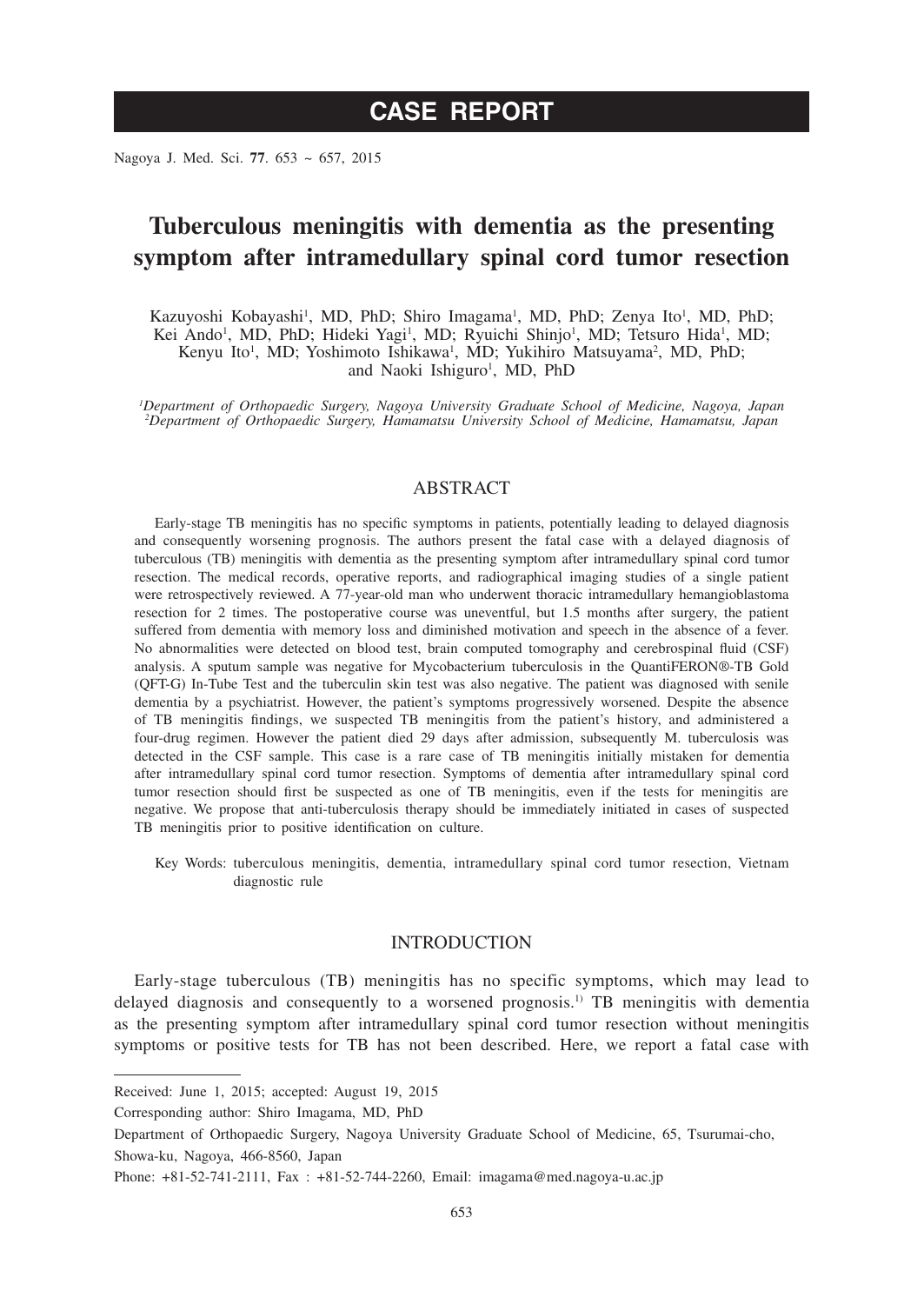delayed diagnosis of TB meningitis after intramedullary spinal cord tumor resection.

## CASE REPORT

The patient was a 77-year-old man with recurrence of gait disturbance and dysuria. He had undergone resection of thoracic intramedullary hemangioblastoma 9 years ago (Fig. 1a,b). Gadolinium-enhanced magnetic resonance imaging (MRI) revealed tumor recurrence with syrinx formation (Fig. 2a-d). There were no abnormalities in blood tests and brain MRI. Reoperation was performed, and the pathological diagnosis was consistent with hemangioblastoma. The postoperative course was uneventful and he was discharged after regaining the ability to walk normally.



**Fig. 1** (a) T2 MRI and (b) Gd-enhanced MRI before the initial surgery (nine years ago), showing the presence of an intramedullary tumor.



**Fig. 2** (a) T2 MRI after the first surgery, showing total resection of the tumor. (b) T2 MRI four years after the first surgery, showing regrowth of the tumor. (c) T2 MRI and (d) Gd enhanced MRI nine years after the first surgery.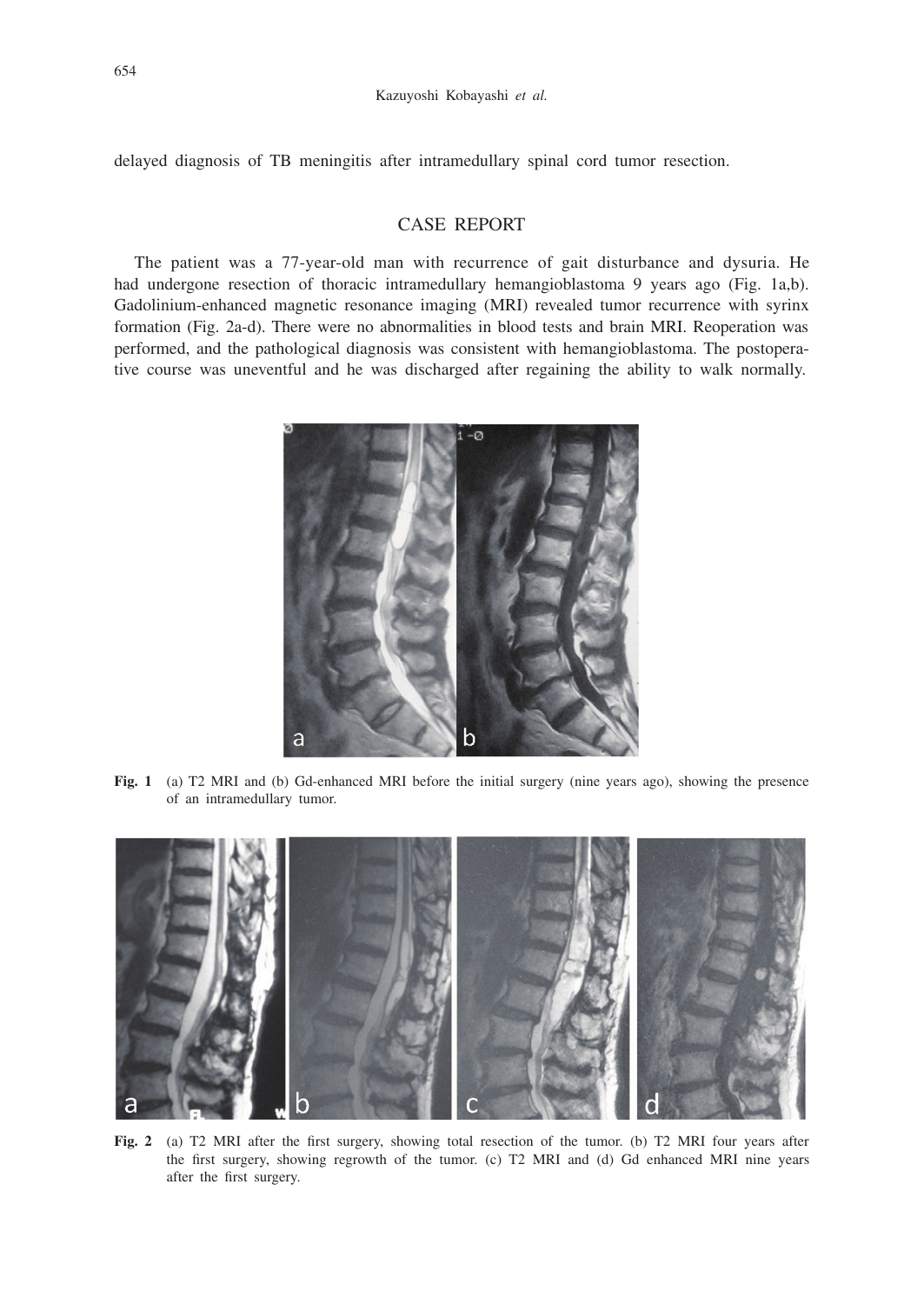At 1.5 months after surgery, the patient suffered from dementia with memory loss and diminished motivation and speech in the absence of fever, and was readmitted. Tumor recurrence was not seen on MRI and blood parameters did not indicate an infection (white blood cell count [WBC], 7900 /mm<sup>3</sup>; C-reactive protein level [CRP], 0.1 mg/dL; erythrocyte sedimentation rate [ESR], 13 mm/h). No abnormalities were detected on chest X-ray (Fig. 3a), and cerebrospinal fluid (CSF) analysis was normal. Brain computed tomography (CT) (Fig. 2b) and MRI revealed slight enlargement of the ventricles (mild hydrocephalus) and the patient was diagnosed with senile dementia by a psychiatrist. However, after two weeks, his symptoms progressively worsened: dementia was more severe, he became disoriented, and his temperature increased to 39°C in association with a decrease in consciousness. At that time, the WBC count (12000 /mm<sup>3</sup>), CRP level (0.9 mg/dL) and ESR (42 mm/h) were elevated, and meropenem (2.0 g/day) was started. After a further one week, he became comatose and a second MRI revealed further hydrocephalus-induced ventricular dilatation (Fig. 2c). No tuberculosis bacteria in CSF were detected in a polymerase chain reaction (PCR) test, β-D-glucan in serum was normal, a sputum sample was negative for Mycobacterium tuberculosis in a QuantiFERON®-TB Gold (QFT-G) In-Tube Test, and a tuberculin skin test (TST) was also negative. Despite the absence of findings of TB meningitis, we suspected that this disease was present from the patient's history, and based on the relatively slow progression of symptoms and the increases in adenosine deaminase (ADA), cell counts and protein and the decrease in glucose in the CSF. We administered a four-drug regimen (isoniazid, 0.3 g; rifampicin, 0.5 g; ethambutol, 0.75 g; streptomycin, 0.5 g), but the patient died 29 days after admission. Subsequently, M. tuberculosis was detected in the second CSF sample after a 28-day culture. The patient's wife and son gave informed consent to submit this case study for publication.

#### DISCUSSION

We encountered a relatively rare case of TB meningitis in an elderly patient that manifested as dementia and impaired consciousness. Fever, elevation of inflammatory markers, and signs of fever, neck stiffness, and headache, which are characteristic of meningitis, were notably absent. Furthermore, β-D-glucan in serum was normal, no bacteria were detected in the initial CSF,



**Fig. 3** (a) Normal chest X-ray. (b) Brain CT showing slight ventricle enlargement. (c) Brain MRI showing ventricle enlargement.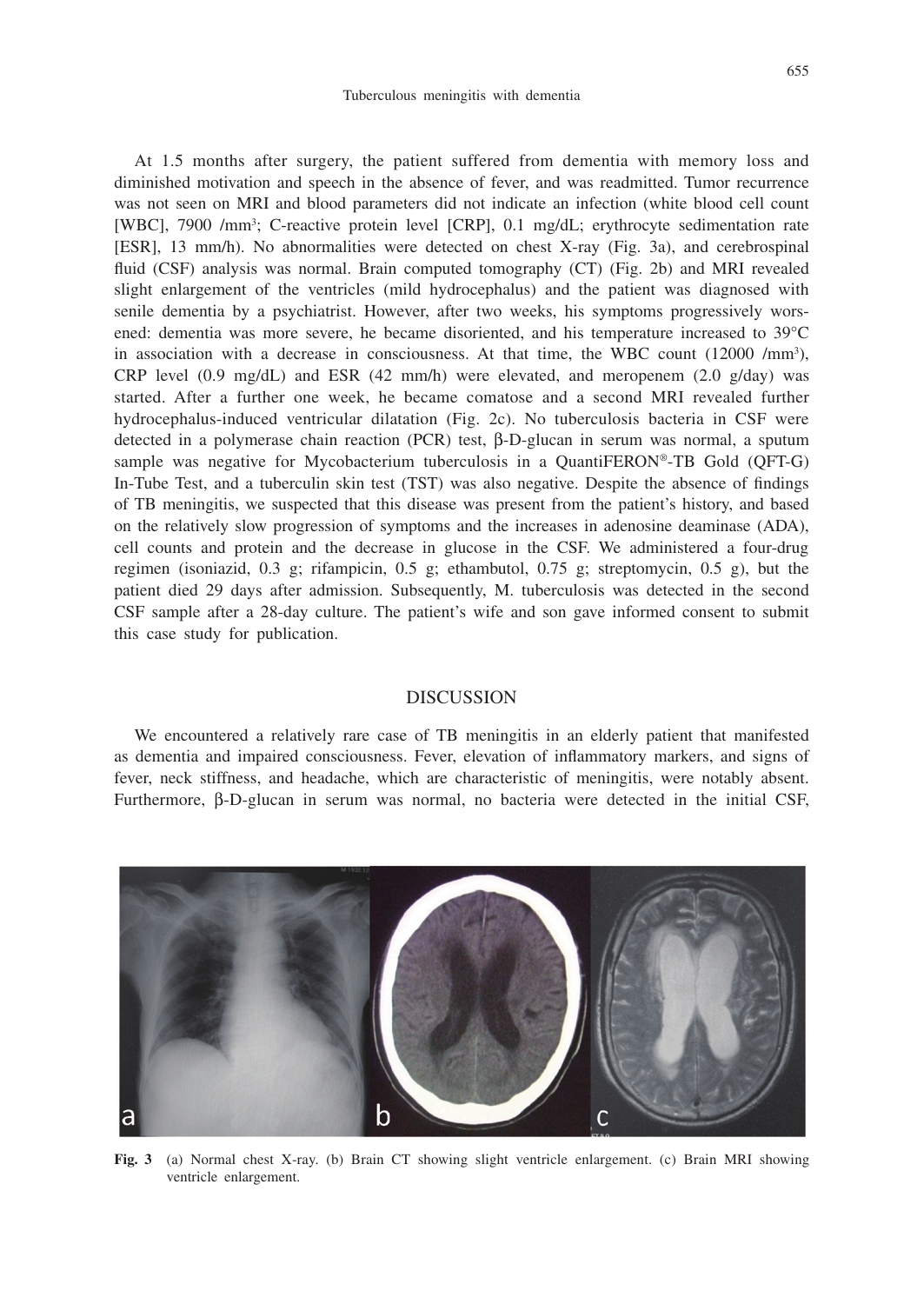sputum was negative for Mycobacterium tuberculosis in the QFT-G In-Tube Test, and the TST was negative. Therefore, we initially assumed age-related dementia or depression, rather than fungal or TB meningitis.

Common initial symptoms of TB meningitis include internuclear ophthalmoplegia and sensorineural hearing loss,<sup>2-4)</sup> but the disease may be asymptomatic.<sup>3)</sup> TB meningitis accounts for only 0.5% of all TB cases, but the mortality is as high as  $30\%$  because of delayed diagnosis.<sup>5)</sup> In previous reports, <20% of TB meningitis infections were detected in CSF cultures1); PCR had low sensitivity (53%), compared with microbiological Ziehl-Neelsen staining and culture methods  $(73\%)$ <sup>6</sup>; and the sensitivities of the QFT-G and TST were 80% and 28%, respectively.<sup>3)</sup> In our case, these tests were negative and M. tuberculosis was detected in a the second CSF sample after long-term culture, although the initial findings were negative. Thus, a definitive diagnosis of TB meningitis is difficult. In a review by Thwaites  $et$  al. in 2013,<sup>1)</sup> the sensitivity and specificity of the "Vietnam diagnostic rule"<sup>7)</sup> (Table 1) for TB meningitis were shown to be  $86\%$ and 79%, respectively.<sup>1,8)</sup> This rule can help in diagnosis of TB meningitis using simple clinical and laboratory data, and can be used for TB meningitis with low glucose in CSF, particularly in settings with limited microbiological resources.<sup>1)</sup> Retrospectively, the present case had a total score ≤4, which is suspicious for TB meningitis. Therefore, our case supports the effectiveness of this rule for early diagnosis of TB meningitis, especially for cases without abnormal findings.

| Early criteria                                                                     |
|------------------------------------------------------------------------------------|
| $\cdot$ Adult(age>15 years) with meningitis and ratio of CSF to plasma glucose<0.5 |
| Clinical features and scores                                                       |
| $\cdot$ Age $\geq$ 36 years (score +2)                                             |
| $\cdot$ Age $36$ years (score 0)                                                   |
| $\cdot$ Blood white cell count $\geq 15 \times 10^{9}/L$ (score +4)                |
| $\cdot$ Blood white cell count < 15×10 <sup>9</sup> /L (score 0)                   |
| $\cdot$ History of illness $\geq 6$ days (score -5)                                |
| $\cdot$ History of illness $\leq 6$ days (score 0)                                 |
| $\cdot$ CSF white cell count $\geq 0.75 \times 10^{9}/L$ (score +3)                |
| $\cdot$ CSF white cell count <0.75 $\times$ 10 <sup>9</sup> /L (score 0)           |
| $\cdot$ CSF neutrophils $\geq 90\%$ of total white cells (score +4)                |
| $\cdot$ CSF neutrophils <90% of total white cells (score 0)                        |
| Interpretation                                                                     |
| $\cdot$ Total score $\leq$ 4 tuberculous meningitis                                |
| $\cdot$ Total score $>4$ alternative diagnosis                                     |

**Table 1** The Vietnam diagnostic rule

TB meningitis may occur as a primary or secondary disease. Many secondary cases develop due to a decrease in immunity caused by diabetes or a malignant tumor in the elderly, and many of these cases have no obvious active pulmonary tuberculosis.9) The patient in the present case had no history of HIV, diabetes, steroid hormone treatment, or malignant tumor, but he had undergone two surgeries for an intramedullary tumor and may have been in a postoperative compromised